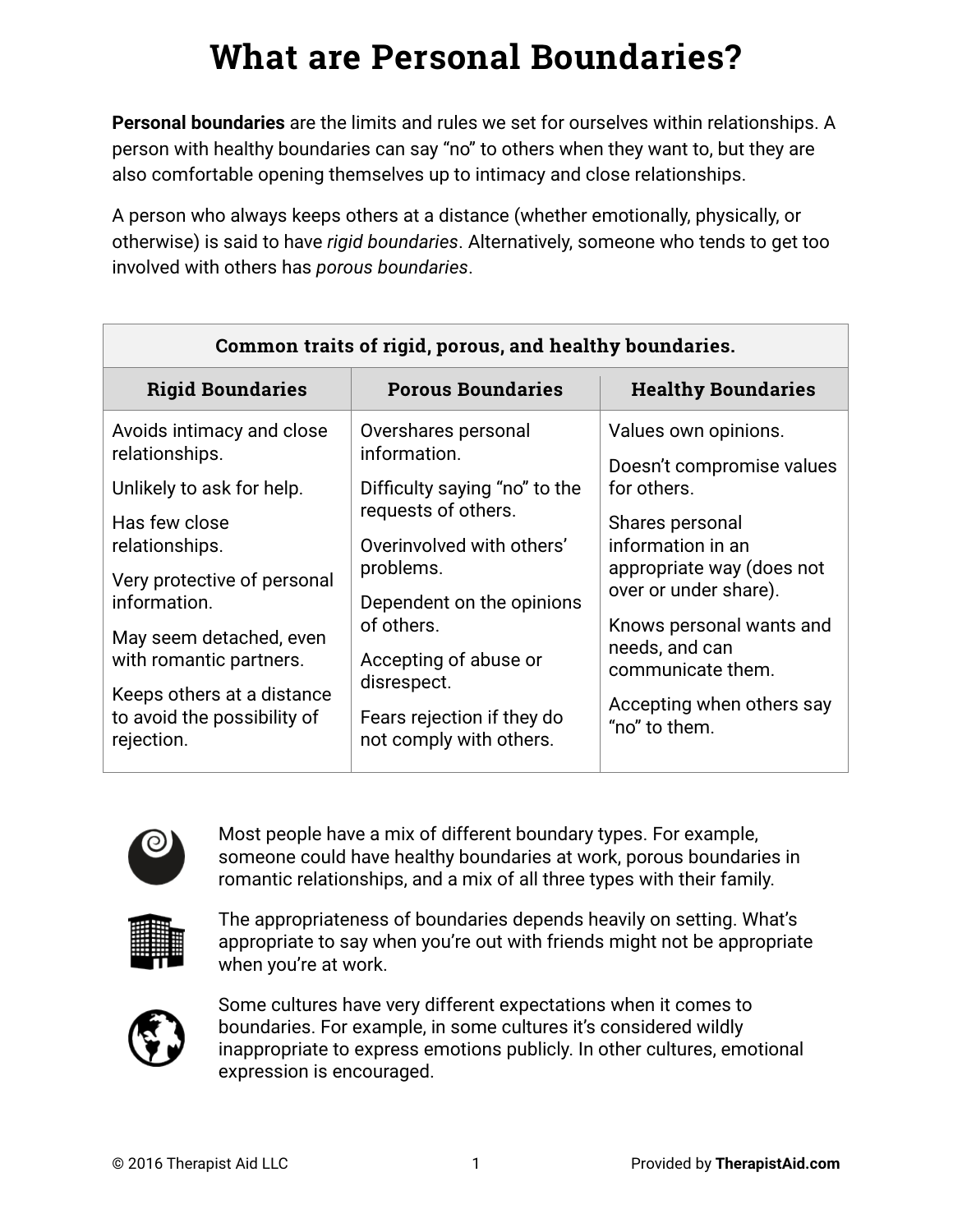### **What are Personal Boundaries?**

### **Types of Boundaries**

**Physical boundaries** refer to personal space and physical touch. Healthy physical boundaries include an awareness of what's appropriate, and what's not, in various settings and types of relationships (hug, shake hands, or kiss?). Physical boundaries may be violated if someone touches you when you don't want them to, or when they invade your personal space (for example, rummaging through your bedroom).

**Intellectual boundaries** refer to thoughts and ideas. Healthy intellectual boundaries include respect for others' ideas, and an awareness of appropriate discussion (should we talk about the weather, or politics?). Intellectual boundaries are violated when someone dismisses or belittles another person's thoughts or ideas.

**Emotional boundaries** refer to a person's feelings. Healthy emotional boundaries include limitations on when to share, and when not to share, personal information. For example, gradually sharing personal information during the development of a relationship, as opposed to revealing everything to everyone. Emotional boundaries are violated when someone criticizes, belittles, or invalidates another person's feelings.

**Sexual boundaries** refer to the emotional, intellectual, and physical aspects of sexuality. Healthy sexual boundaries involve mutual understanding and respect of limitations and desires between sexual partners. Sexual boundaries can be violated with unwanted sexual touch, pressure to engage in sexual acts, leering, or sexual comments.

**Material boundaries** refer to money and possessions. Healthy material boundaries involve setting limits on what you will share, and with whom. For example, it may be appropriate to lend a car to a family member, but probably not to someone you met this morning. Material boundaries are violated when someone steals or damages another person's possessions, or when they pressure them to give or lend them their possessions.

**Time boundaries** refer to how a person uses their time. To have healthy time boundaries, a person must set aside enough time for each facet of their life such as work, relationships, and hobbies. Time boundaries are violated when another person demands too much of another's time.